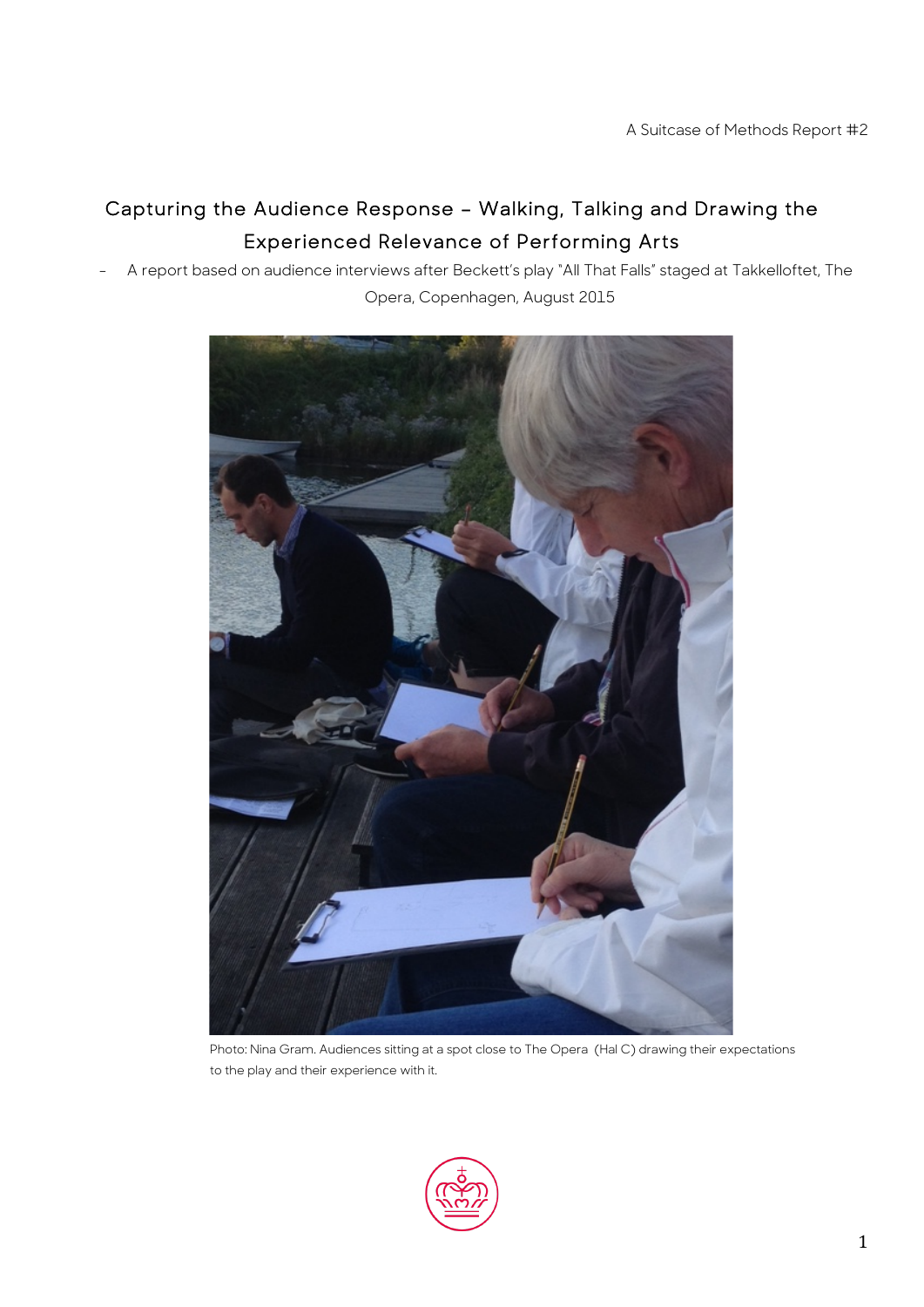Does it matter if we are inside or far away from the theatre institution when we conduct audience research interviews? This is a report on an experiment working with the framing of the focus group interview. It is our impression and experience that audiences often tend to want to give a good answer. They might have the notion that the theatre institution is seeking a specific answer from them, and that there is a correct answer to a very personal and complicated question. Is it possible to collect a different sort of answer if we change the setting? What happens if we replace the large group discussion with elements such as one-to-one dialogue, group discussions and space for individual reflections that are drawn on paper instead of spoken?

Focus groups are used to gain knowledge about how something is perceived or to reveal patterns of behavior. The group is often chosen to reflect a certain segment of the audience or society. At The Royal Danish Theatre this method has been used previously to adjust the communication strategy to specific target groups and discuss their needs and expectations when they engage with performing arts and especially with The Royal Danish Theatre. Typically, this entails a group interview held at the theatre. But does the framing of the interview affect the responses? As discussed in report #1 From Visitor to Audience, reflecting on the short open interviews outside The Royal Danish Playhouse, an informal tone and setting seemed to help make the interviewees feel comfortable, and led them to reflect on their experiences with the theatre and give more spontaneous and thus less "correct" answers. In this study A Suitcase of Methods is testing a new framing of the focus group interview to gain knowledge about what function the performing arts fulfill in the everyday life of the audiences.

The research design and the execution is a collaboration between the team behind A Suitcase of Methods represented by Nina Gram, PhD, Christina Østerby, Director of Strategic Analytics and Business development at The Royal Danish Theatre and Marie Markvad, MA in Dramaturgy and extern partner Thomas Rosenberg, MA in psychology/Cubion. Anna Lawaetz, PhD, has written the final report. Martin Havn, M.Sc., has been proofreading.

#### Research set up

The experiment was conducted the  $28<sup>th</sup>$  and  $29<sup>th</sup>$  of August 2015 with 17 paying members of the audience (8) and 9 pr. night) who went to see the absurd theatre play by Beckett "All That Falls" at Takkelloftet, an intimate stage at The Opera. The research set up differed as the performance Friday was playing at 8 pm whereas the performance Saturday started at 5 pm. The interviews were conducted immediately after the play and lasted approximately 3 hours.

Participants were selected from the theatre's customer database. The aim was to get a group with a large demographic span. The type of ticket purchased was also taken into account. We did not only want theatregoers with subscription/"theatre cards", expected to have a high frequency of visits, but also those who

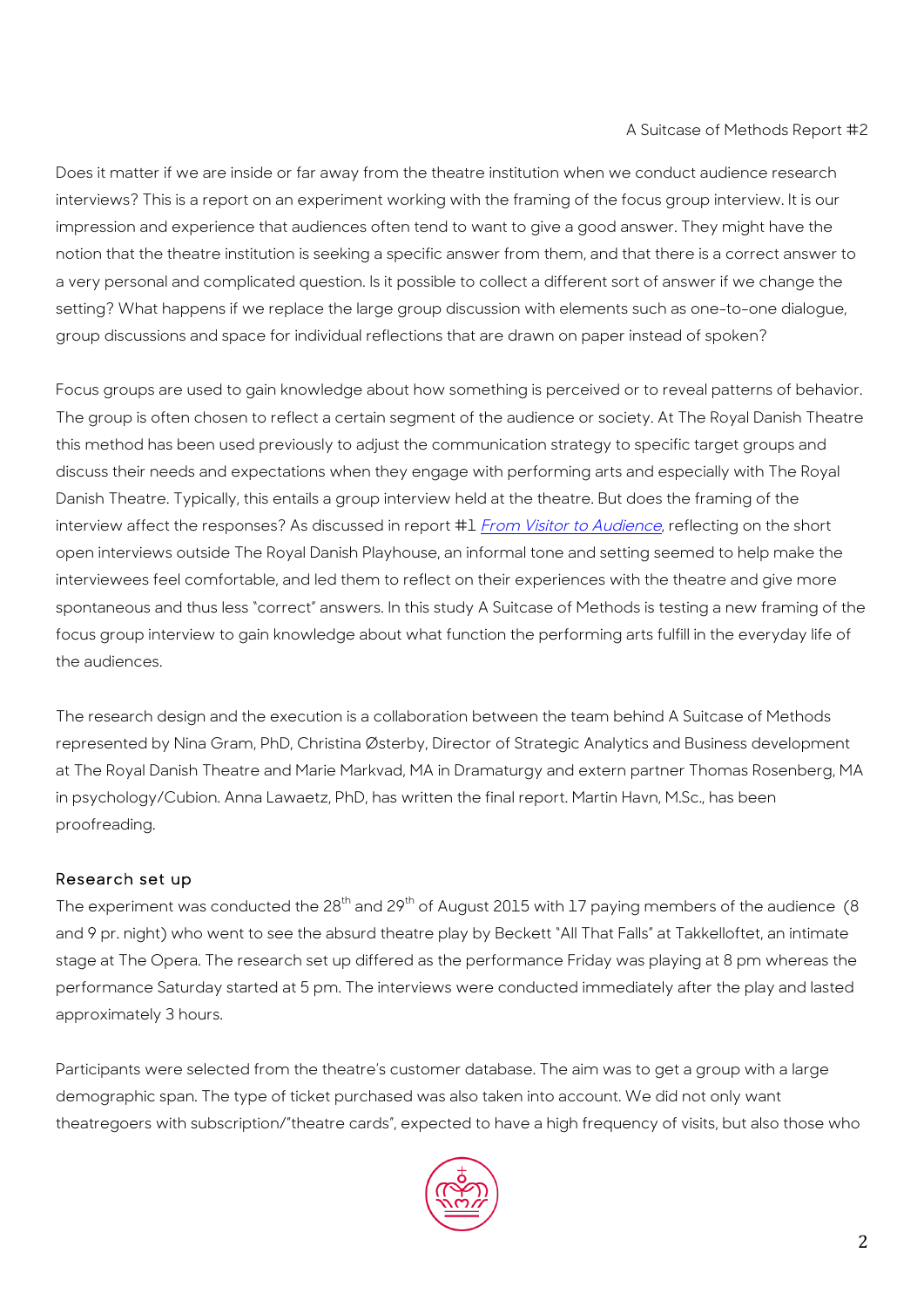bought a regular ticket or a ticket with youth discount, and thus might have a more lose affiliation with the Royal Danish Theatre.

After a couple of phone calls to potential participants, the approach to the customers was changed. It seemed to confuse customers to be phoned by a representative from The Royal Danish Theatre in their daily activities on their cell phones. So instead the prospective interviewees were contracted through email, which had an immediate and very positive effect. To control the composition of the group, only a few potential participants were contacted at a time. Some would ask to bring friends and relatives that was a part of the audience as well. Unfortunately none of the youth-ticket buyers were able to attend the interview and the composition of the group differed the two days. On Friday, the group was based mainly on an elderly audience, whereas we had a more even age distribution on Saturday.

In the email the participants were asked to spend 2  $\frac{1}{2}$ -3 hours after the play in company with staff from The Royal Danish Theatre and offered a voucher code as compensation for the use of their time to be used at one of the venues at The Royal Danish Theatre (The Royal Danish Theatre consists of 3 venues, 7 stages and 4 art forms). The participants were advised to wear cloths and shoes suitable for a walk. Furthermore they got a detailed description of the route. The group was offered food and beverages during the research set-up.

## Method

The research set up was a combination of a range of different methods that all were executed outside the theatre institution 1) an interview/conversation between two persons while walking, 2) drawing the expectations and the actual art experience and 3) group conversations in different non-theatrical spaces. The methodological foundation thus stems from a wide range of fields.

The walk and talk as a knowledge expanding space has during the last 15 years gained a new role in management and therapeutic circles. External consultant Thomas Rosenberg has been working intensively with this approach and named the method "Camino" after the pilgrimage routes where one walks to get new insight. To be moving in a repetitive way and not facing each other can create a conversation where silence is present as a mode for reflection. This method seemed interesting; to get more reflected answers that were not necessarily "correct".

It is a challenge to verbalize the art experience because one mainly is restricted to use the language of something already known. In phenomenology the sensed and the perceived is seen as two different layers. We sense all the time but we only perceive what we recognize or have a language for. Facing the performing arts we might face an "other world", with a large complexity in the sensual stimuli. As mentioned in report #1, it is challenging to transform this encounter into language. To get inspiration for a different approach that acknowledges the difficulty of articulating the art experience, professor in Theatre and Performance at York

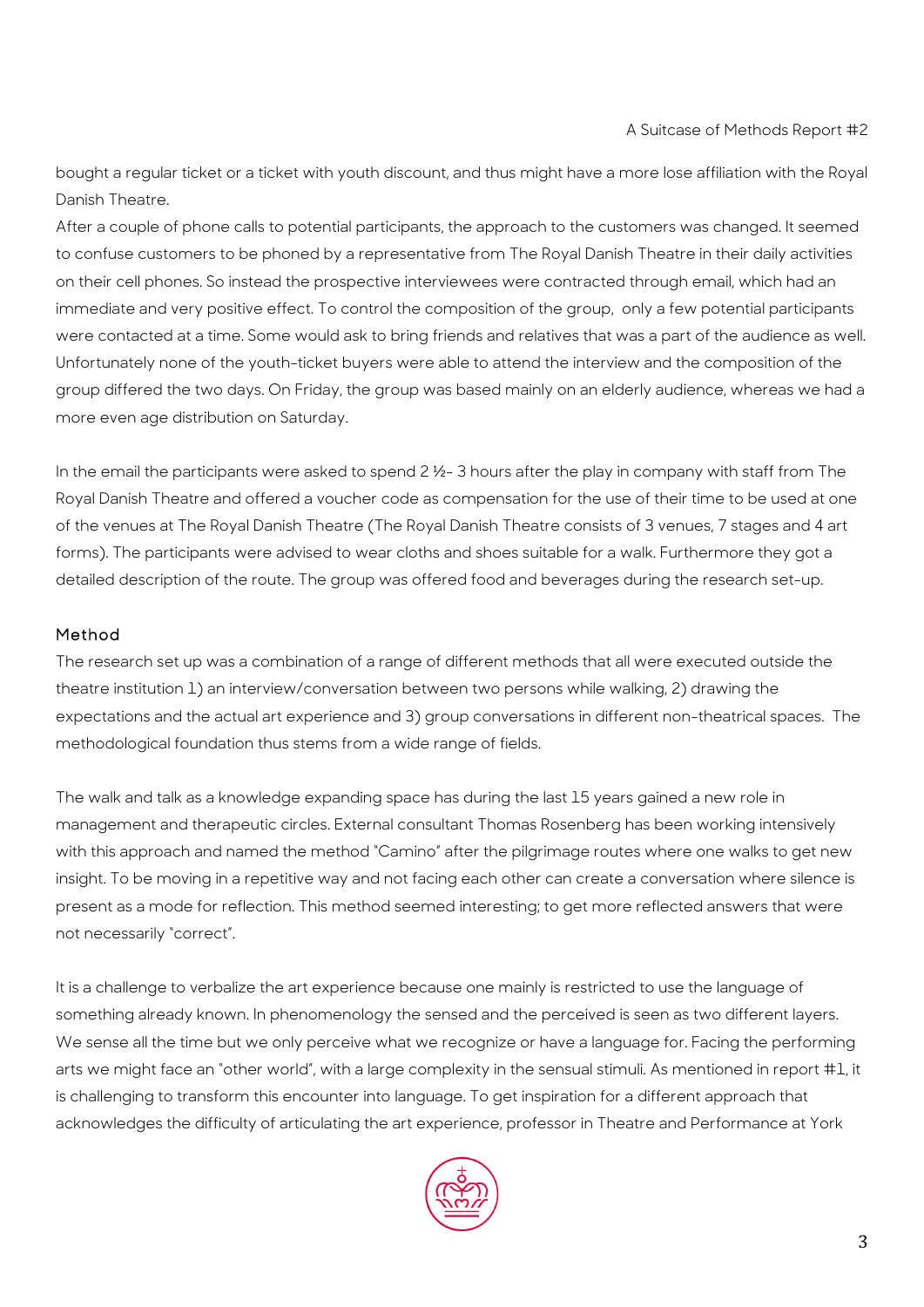University Matthew Reasons methodological work was introduced. He proposes drawing on paper as a starting point for a conversation about the theatre or dance experience. He has conducted experiments with a wide range of audiences from children to grown-ups. Even though adults often are a bit shy about their lacking drawing skills it creates a new outlet for articulating the art experience. Since we wanted to be able to talk with the audience about their expectations of the play and their actual experience, we used the drawing method as a tool to start a mode of reflection and an outset for further conversation.

To maintain a group discussion, still the core of a traditional focus group interview, we introduced a third element: Group discussions in non-theatrical spaces/spaces that was not connected with The Royal Danish Theatre. From the start, the venues were chosen with quite different connotations: "Papirøen", a lively and young eating area hipsters are frequenting and "Our Saviour's Church", a large baroque church build in the 1680s by King Christian V. The ambience of the church is sacral and pompous. Would the informal space evoke different thoughts than the very formal?

The plan of the route was: To walk 20 minutes in conversation with one partner (a representative from The Royal Danish Theatre or another member of the audience) – to draw the experience at Papirøen and discuss the drawings in group – to walk 20 minutes with a new partner – to have a group discussion in the church and visit the tower in the church - and to walk 20 minutes with a new partner. The total walking distance was 3,5 kilometers. The walk was intended to start and end at The Opera. Each walking distance had a theme and a group activity was carried out at the stops.



The original plan for the walk received by all participants. The main part of the walk was along the old canals of Copenhagen.

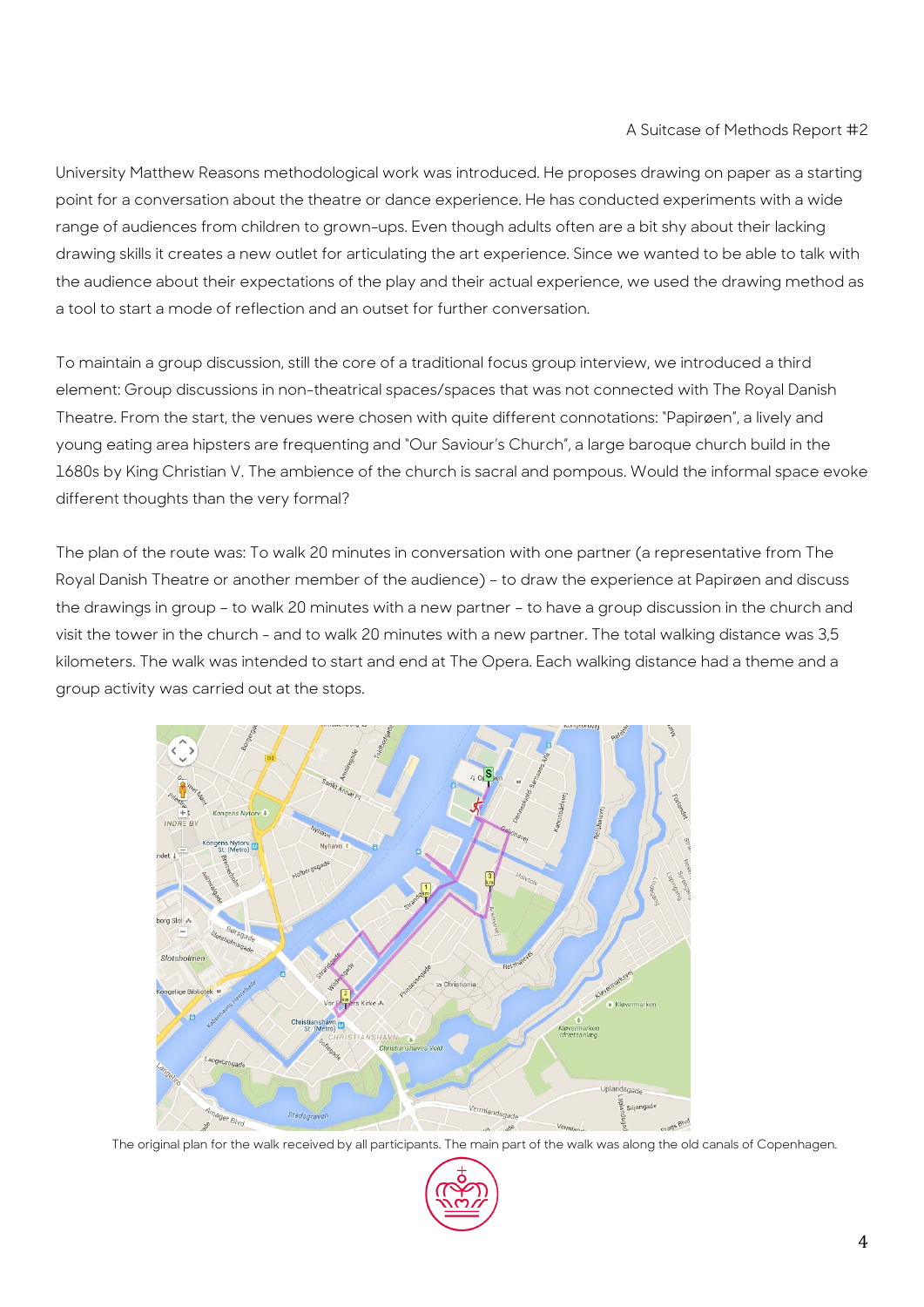Basically all interviews and group discussion were conducted according to the principles of "humble inquiry" introduced by psychologist Edgar Schein, which in brief entail sincere curiosity, open questioning and focused listening. The goal was to gather knowledge and avoid steering the conversation in certain directions. External consultant Thomas Rosenberg facilitated the themes for conversations and group discussion.

None of the conversations were recorded. Instead the four members of the research project wrote down their experiences and thoughts just after the execution. The members were encouraged not to share their experience before all four had handed in a written summary. Naturally some things might be forgotten or overseen in this process – but on the other hand only what seemed remarkable was memorized. The lack of an audio recorder might have helped the interviewer in gaining a more intimate relation. For less historically loaded institutions the entrance to a less formal form might be easier to achieve and different tools to capture the knowledge might be of use.

# Adjustments

Although the aim was to conduct the interviews in a consistent manner, the execution of the set up differed. This was mainly due to the different time of day (sunset at 8 pm), an unexpected concert at Papirøen and some of the elderly ladies' overestimation of their walking capability. The concert at Papirøen made it difficult to hear and talk to each other, soa quiet place nearby was used the second day (see photo). The ambience was quiet and poetic and therefore the contrast to the church space was less striking. Instead of ending the walk at the Opera, the formal end became at the metro station.

## Summary of the conversations

Among the interviewed, the performing arts as an art form mainly had two functions: 1) a ritual framing for maintenance of social/family relations. 2) To expand the everyday life through emotional engagement with a live art form.

## Maintenance of relation

To most of the participants in this study frequenting The Royal Danish Theatre is a tradition, a ritual with specific social functions. The two main functions are 1) maintaining relations across geographical or social distances/a frame for social life 2) overcome a life-changing incident by a strongly framed activity.

In the first category it is possible to separate the active ticket buyer from the passive, who has been invited. But in both cases going to the theatre is a way to maintain relations and frame social life. The intimate walking sessions revealed the personal motivation for going to the theatre. In order to get some images of what is at stake three personal stories are represented here.

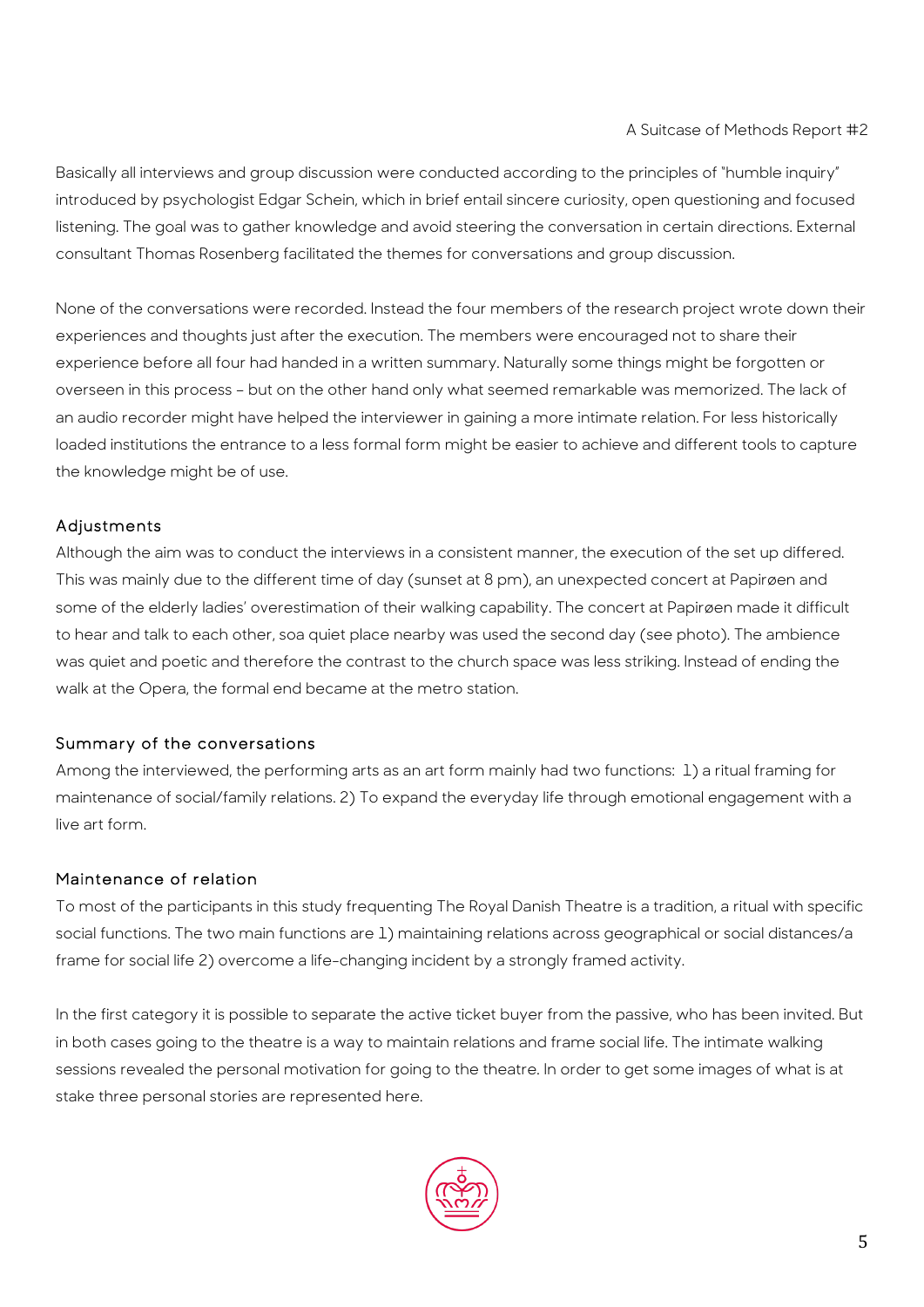A regular woman in the 60s, living in a town in Jutland more than 260 kilometers from Copenhagen would regularly take a 3 hours journey with the train to be together with her son and son-in-law. Together they would go to a play at The Royal Danish Theatre. The theatre experience served mainly as a frame to maintain a close connection to her relatives: Doing it together and being able to talk about it afterwards was beneficent to her. In this case visiting theatre served as a ritualistic frame for maintaining a relation to her relatives and gave a collective experience that would strengthen their relationship. By doing it together, they stayed close, even thoughtheir lives and values differed a lot.

Two examples of the use of the theatre as a frame for overcoming a crisis in life is the story of a father and his daughter and a mid-aged couple.

An elderly lady described how she and her father started frequenting The Royal Danish Theatre once a month when she was only 16, just after the death of her mother. It was a part of a healing process. Being together in a framed, intellectual and emotional experience on a regular basis was beneficent to maintaining the relation between father and daughter. She is still frequenting The Royal Danish Theatre on a regular basis but now with her husband instead of her father.

A less dramatic example of the use of the performing arts to overcome a life-changing incident is the story of a mid-aged couple. They started frequenting The Royal Danish Theatre when their children grew up and left home. Seeing a play or listening to an Opera is a way to find new common ground.

The strong ritualistic feeling associated with going to the theatre or performing arts is maybe amplified because The Royal Danish Theatre according to the Gallup Survey from 2012 are associated not only with quality but also as the keeper of cultural heritage. The understanding of the theatre experience as a ritual to the theatregoer is an interesting starting point for further enquiry.

#### The expansion of everyday life

Another tendency in the responses was to use the theatre experience or the experience with performing arts as an expansion of everyday life. One framed it as a way to connect to the inner life of emotion, in an environment where you are not interrupted by everyday life. This way of perceiving the art inscribe itself to the argument of art as a Dionysian place with the potential of catharsis – the purifying emotional state.

A lady in her 40s, who would regularly bring all her three sons (9, 13, 15 years old) along with her husband to The Royal Danish Theatres, and frequent all the four art forms, described how she and her husband consciously exposed their children to new perceptions of the world through the performing arts. They would prepare their children before going and spend time afterwards for discussion about how this expanded their everyday life.

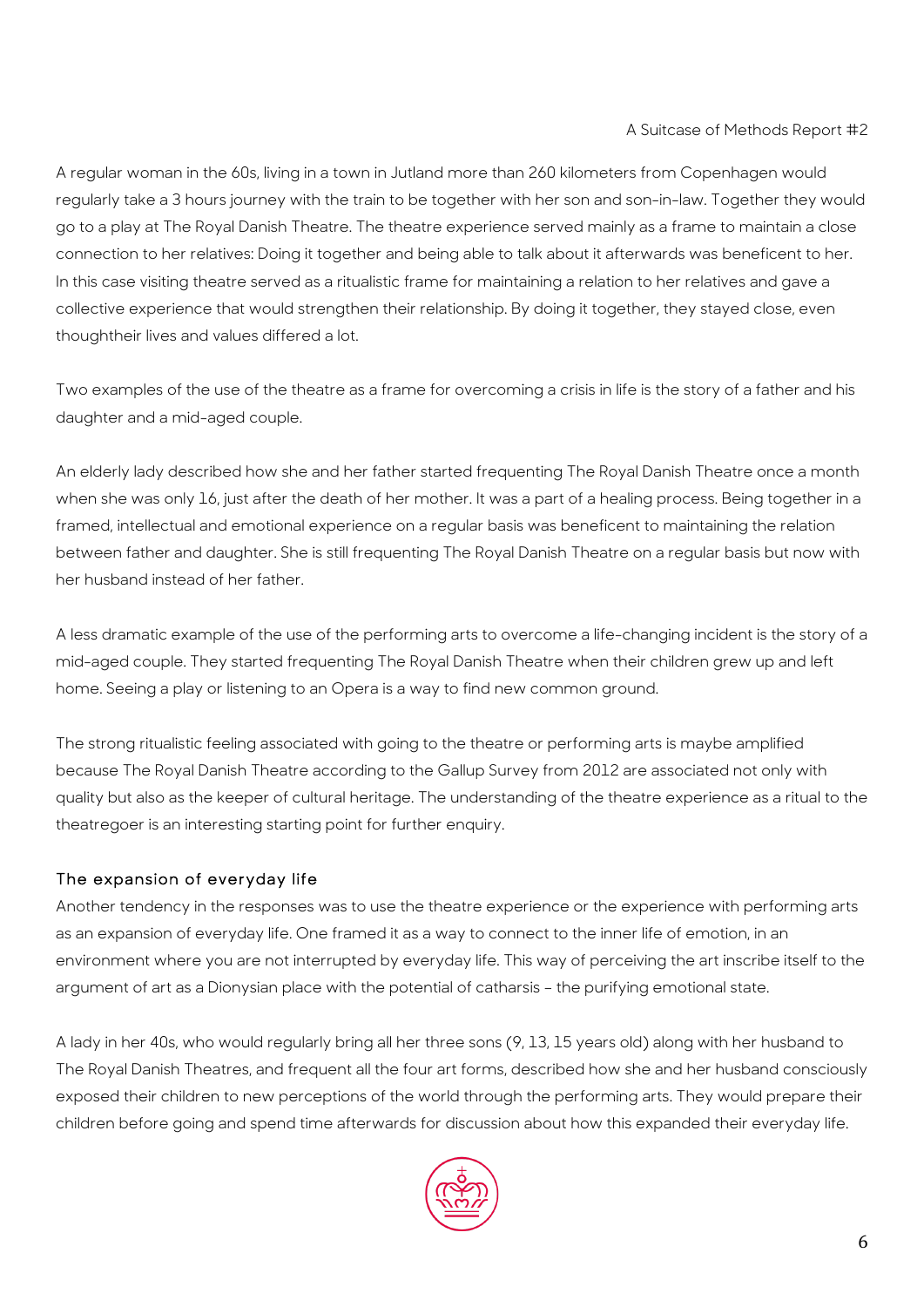To use the potential of the performing arts as a strategic life-expanding element in raising the children is interesting. How come they used it in this way? The woman told about her meeting with the performing arts in her youth. After high school she went to London working as an usher at The National Theatre. This was a period – leaving the nest – where she was formed as a person and took her first conscious choices as a grown up. The experience with the performing arts as a proactive choice at that age marked her for life. And she decided to pass this on to her children. This brings us back to the theme of ritual and relation. According to a recent study among theatres in Copenhagen (2015) most people who regularly engage with performing arts have had a relative who introduced them to the art forms as children. This is an interesting perspective on cultural habits and influence.

## The art experience

As mentioned in the methodological part, drawing was used to capture and express the art experience. Just 20 minutes after leaving the performance participants were asked to draw their expectations to the performance and their actual experience. Afterwards, the drawings were used as starting point for a group conversation. Only one participant denied to draw because of lack of confidence in her art skills and wrote keywords instead. There was a remarkable difference between the expectations, that often would be drawn vague, and the experienced performance, that would be drawn much more detailed. Through the drawings it became possible afterwards in the 1:1 conversations to talk about how participants personally related to the themes in the play (loneliness, marriage, growing old ect.). These conversations were quite contemplative and interesting. One lady chose to draw a zero, when she was asked to draw herself as a cultural consumer. She understood herself as uneducated in culture, although the conversation showed something else. This was a tendency among the participants who did not buy the tickets themselves, even though they routinely consumed a wide range of cultural offers. The social hierarchy between the active ticket buyer and the "follower" would mostly be that the active ticket buyer was looked upon as more culturally savvy, even if they both are consuming art. This is interesting – the two groups might have to be addressed quite differently to change the feeling of being culturally illiterate.

## The ability to hear

There is a long tradition for complaining about the actors' lack of articulation/ the inability to hear what is said on stage. According to a recent survey 85% of the responding theatregoers in Copenhagen mentioned acoustics as the most important feature "around" the performance to ensure a good experience. The ability to hear seems to be highly important to the audiences, no wonder – and even more important than the seating. But what does it mean to hear? From the extensive conversations in the informal setting in this study it became clear that complaining about not hearing is not necessarily an acoustic challenge. A lady would – in fragments – tell that she was unable to hear the actors. Beckett is challenging and "All That Falls" was originally a radio play so it is word loaded. But later she would tell that her life was a mess right now and going to the theatre that day

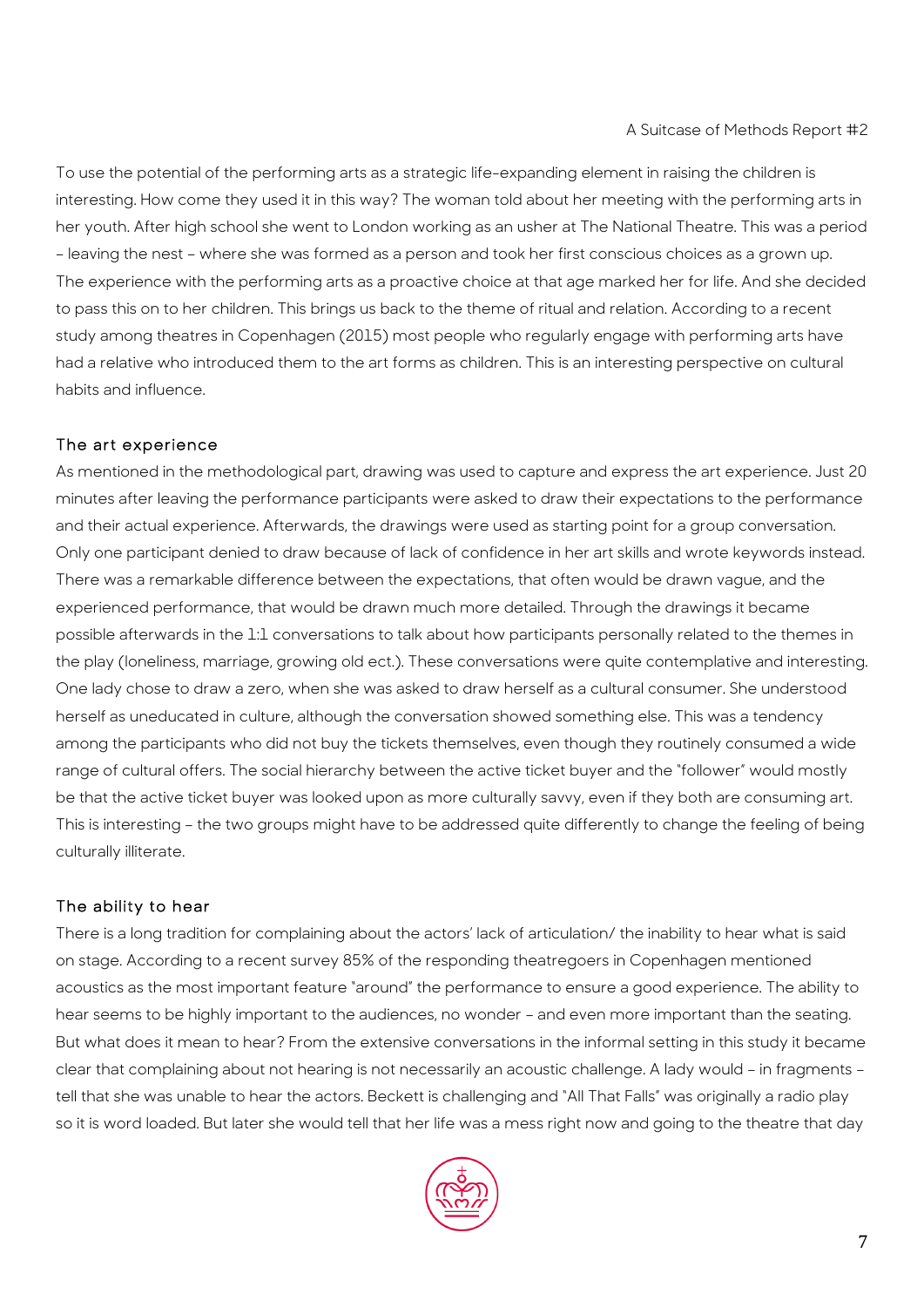was a little bit too much. Finally she would describe how she felt a bit insecure in the theatre. She was not used to be there and didn't feel sure of the social codes of conduct. This gives a deeper insight into what might have triggered the impression of not being able to hear. This is a path that we are planning to follow in collaboration with sound designers and acoustic engineers in a later study.

## The Reputation of The Royal Danish Theatre

In the previous report we raised the question: How can we eliminate or draw advantage of the gap between the perception of The Royal Danish Theatre as a brand and the actual activities? Several of the participants thought that we ought to have more for the youth and develop new formats – activities that we already have now. The advice was based either on their own experience with The Royal Danish Theatre in their youth or just as general good advice. Even the frequent theatre goers were not aware of the actual activities such as KGL+ and even this group found it very hard to articulate their actual experience with performing art. Instead they would propose outreach activities. This need of being in a logic and concrete discourse instead of an emotional perceptive discourse is very interesting. This does not answer the question of how to eliminate this gap, but underlines that there is something to elaborate on in the future.

## Revising the method

Did the framing affect the answers? The large amount of methods tested in this study might have been too many to properly evaluate the effect of them. And most important: We have not tested the same questions in an ordinary focus group. But as Christina Østerby, who is experienced in drawing focus group interviews, state:

By walking and talking in pairs we avoided group dynamics where one overrules the rest of the group with his or her opinion on the play or the world.

During the walks it became possible to achieve deep and personal conversations with the audiences at a level that is not possible in a group. On the other hand the alternation with the group discussions functioned as a kind of inspiration for the walk-and talk sessions. During the walks we experienced that the participants were not as conscious of "right" and "wrong" answers. Silence was somehow legitimate and more time was spent on reflection. Also the drawings were useful to start a conversation about something complex. We would often get information that an interview guide or a regular group interview wouldn't grasp. The lack of structure makes it more difficult to compare the answers, but on the other hand it gave new insight to the theatre experience understood as a ritual to maintain social relations and the complexity that might lay behind claiming that it is impossible to hear the actor. The overall impression is that it was fruitful to bring the focus group interview out of the venue.